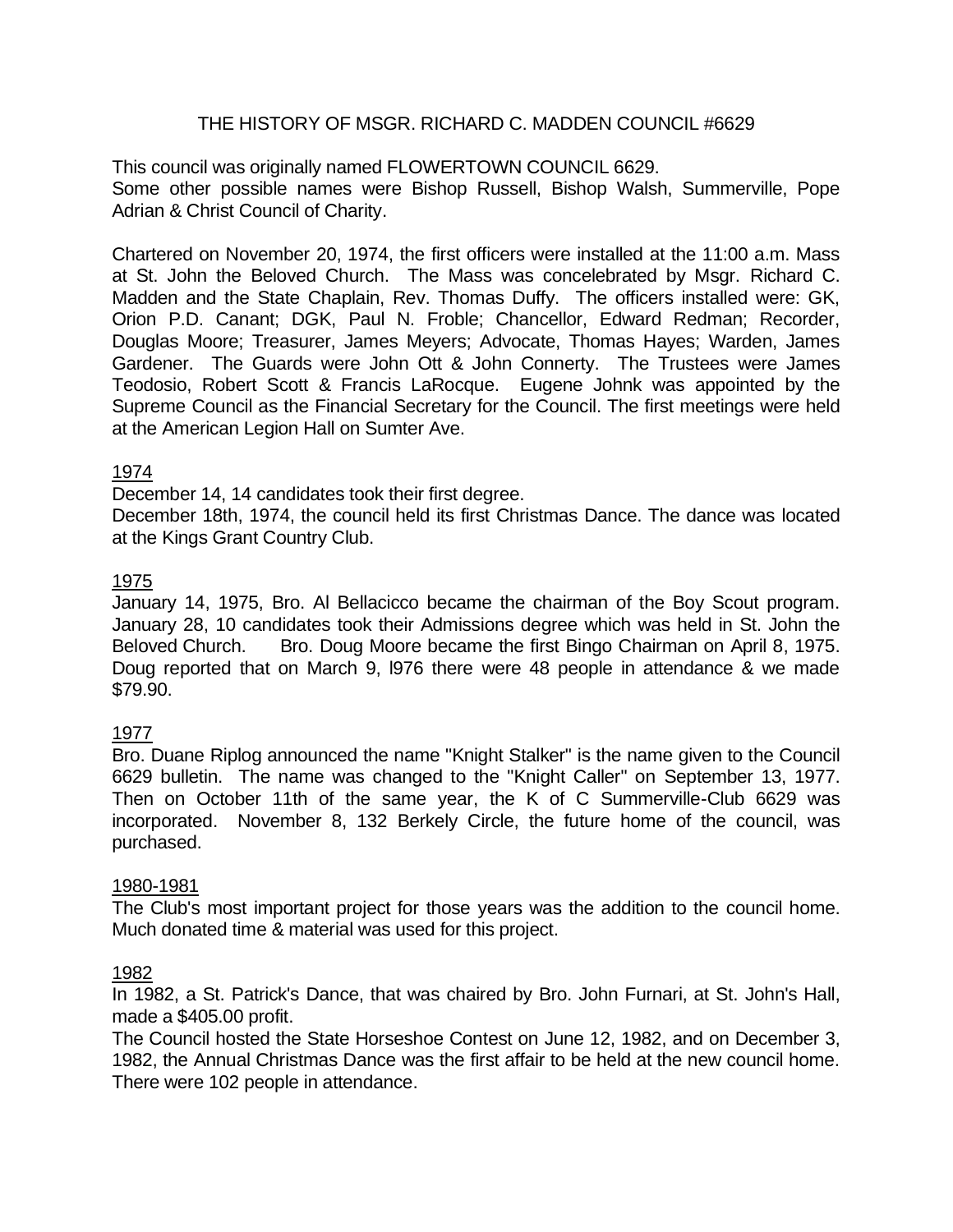### 1983

March 16, 1983, 131 people attended the St. Pat's Dance. On July 12th, Bro. Steve Dunlap became the Editor of the "Knight Caller". On August 6th of the same year, Bingo moved from St. John the Beloved parish hall to the new Council Home. There were 127 players that attended BINGO that first night. Also, in August of 1983 the Council Softball team returned from the Southeastern Tournament with the Columbian award. In October, the Tootsie Roll Drive raised \$2200.

December 18th, 1983, the Council hosted the first Christmas party for the Retarded Citizens from the Coastal Center chaired by Bro. Ted Corcoran. Our own Santa Claus, Bro. Wayne Page entertained & distributed presents & the music was donated by Dan Hogan.

### 1984

On Feb.1st of 1984 Club President, Ted Corcoran, started another pledge program for a new air-conditioning unit (10 ton), paving the parking lot & a new heater for the bar area. March 17th the St. Patrick's Day Dance was held at the new home. It's the first public event to be held there. On March 31, we came home from the State Bowling Tournament with trophies for Team Singles, Doubles & Ladies All Event Competitions. On May 4th George (Bob) Mussat was elected State Secretary; & in July, Joe Sekula took over as the Bingo Chairperson. Chairperson, Dennis Nacco & other Brothers treated residents of the Jenkins Orphanage to an outing to see the Charleston Royals on July 30th.

August of 1984, the flagpole that is in our parking lot was donated by Bros. Craig & Gregg Golden in memory of their mother. On August 15th, Bro. Duane T. Riplog was ordained a Priest. On Oct. 27th the Council held its first Golf Tournament. In Nov. of the same year, \$3000 was raised from the Tootsie Roll Drive.

### 1985

May 25th, 1985, the first annual Ted Corcoran Golf Tournament was held. On June 15th our charter Chaplain, Msgr. Richard C. Madden retired as the Pastor of St. John the Beloved Church & PGK Steven T. Dunlap was appointed District Deputy for District #5.

### 1986

On January 1, 1986, we held our first "Gala" at the Club with 125 people in attendance.

### 1987

The first Easter Egg Hunt was held at the Council Home on April 19, 1987.PGK George (Bob) Mussat was elected the State Deputy at the State Convention & Bro. George Beckett was awarded The Golden Knight of the Year, on May 1, 1987.

### 1988

On February 23, 1988, the council honored the Summerville Police & Firemen at a social at which time they were presented with Appreciation Plaques. PGK John Connerty was awarded the State's Golden Knight of the Year on May 13th. On October 28th our beloved Charter Chaplain, Msgr. Richard C. Madden passed away at the age of 81.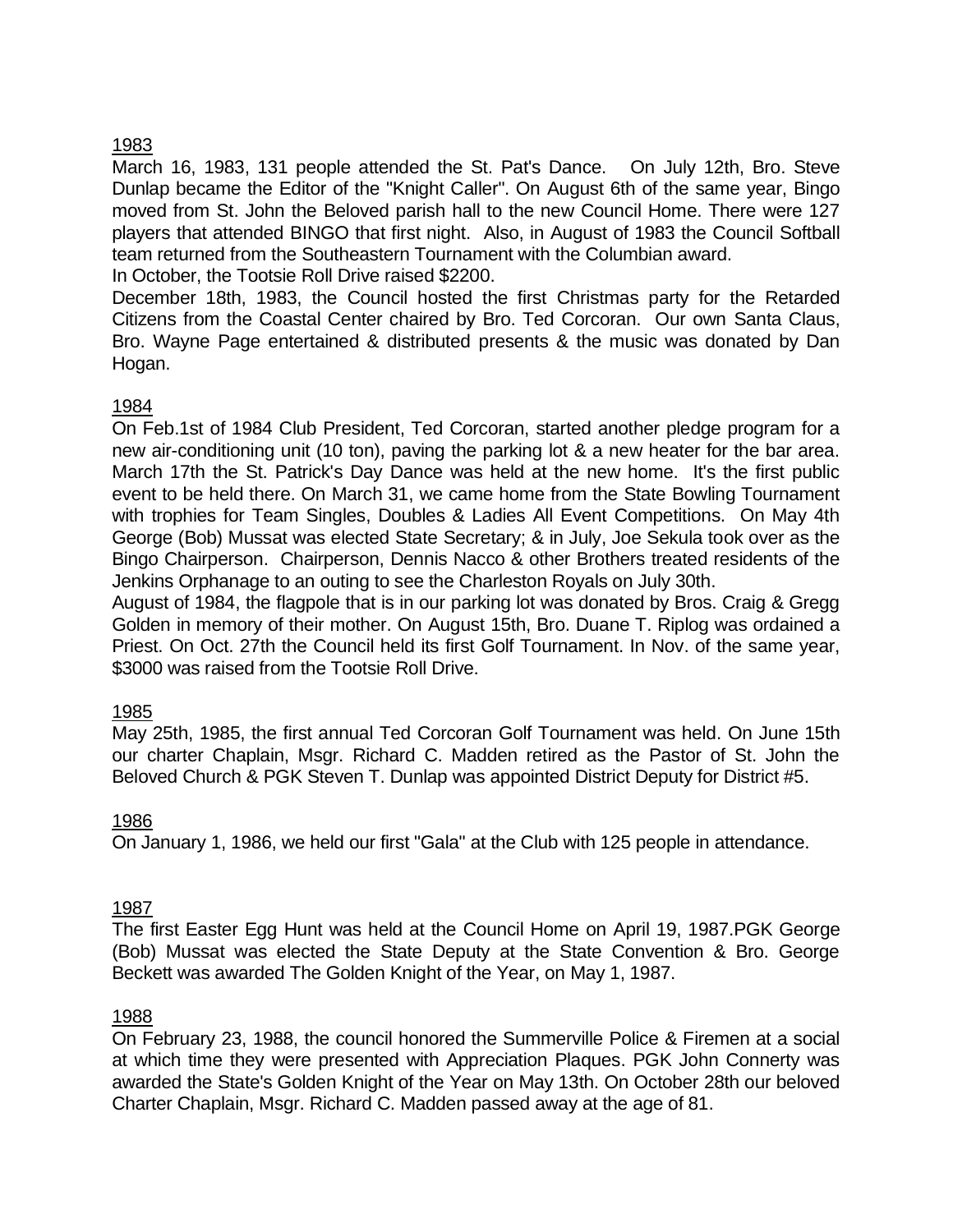### 1989

On January 1st, 1989, Bro. George Crawford became the K of C Insurance agent. April 1st the name of Council 6629 became Msgr. Richard C. Madden Council. Club 6629 purchased the adjourning ½ acre property including a 950 square ft house. September 21st, Hurricane Hugo devastated the Low Country. Bingo closed & trucks loaded with supplies arrived at Council 6629 from St. Edward's Council in Richmond, VA. These supplies were distributed to the Edisto Indian Reservation & other needy organizations. During this same year, the council float was entered into the Azalea Festival Parade. We were joined on the float by the Sir Knights from the 4th Degree Assembly & the children from the Robert Allen Center, the benefactors of our Tootsie Roll monies.

## 1990

May PGK Steven T. Dunlap was elected State Deputy for South Carolina. Bro. Mark Pirkel became the Publisher of THE ANCHOR.

### 1991

June - At our election of officers, GK Gregg Seltzer becomes the first GK in this council to be elected to a second consecutive term of Grand Knight.

### 1992

May - PGK Ronald Povero was elected State Treasurer.

October - Bro. Thomas McDonald, a charter member of 6629, was ordained Permanent Deacon at the Divine Redeemer Church in Hanahan.

### 1993

April - Bros. Keith Hommel & Denny Nacco ended their bike ride from Washington, DC to Summerville, SC. They rode to raise money for the Chronic Fatigue Immune Deficiency Syndrome.

August - Our Seminarian, Bob Sayers, completed his first degree to the order.

### 1994

February - PGK Richard Gotheridge chaired the annual Fireman & Policeman social. The council participated in "After the Prom Night" for the students from the Summerville High School.

July - Rev. Father Duane T. Riplog became the Council's Chaplain.

November - The Council celebrates its 20<sup>th</sup> Anniversary by holding a Dinner & Ball at the Council home.

### 1995

April - "The Ladies of the Knights" were treated to a night out to show our appreciation for all the work they have done for the Council. A dinner at a local restaurant was enjoyed by all. The Knights and the Columbian Squire Circle 4208 held a Pancake Breakfast for all the parishiners of St. John the Beloved's Madden Hall. We served 292 breakfasts and all profits went to the church.

September - The Council held a "Pig Pickin" Labor Day Picnic at the Council Home,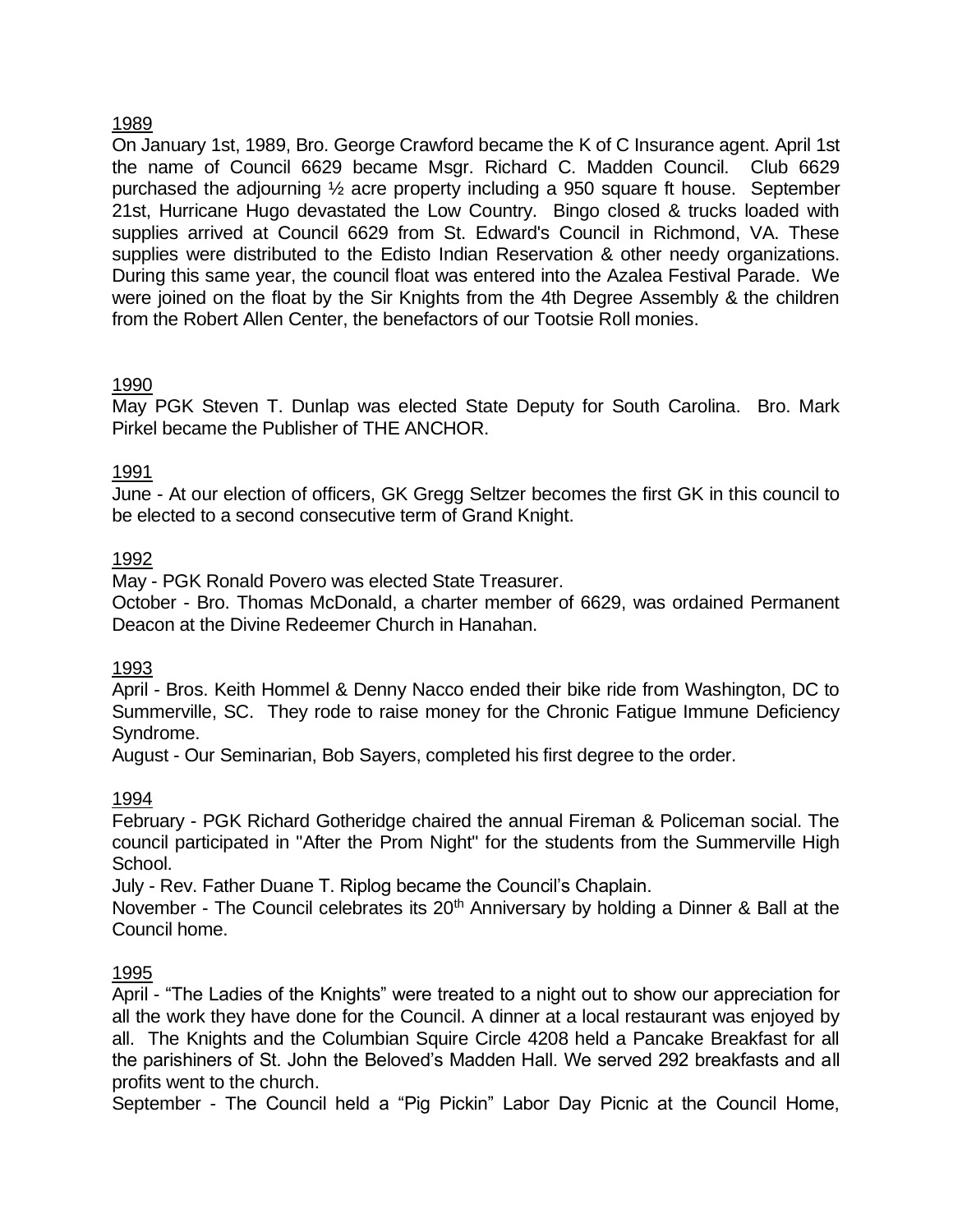chaired by Joe Branton.

## 1996

April - Our Columbian Squire Circle 4208 challenged the Knights to a game of basketball at Oakbrook Middle School. The Squires cheated and won 66-48.

May - The Council hosted the 75<sup>th</sup> State Convention at the Charleston Hilton. Supreme Knight Virgil Dechant was the guest speaker. PGK Ronald Povero was elected the State Deputy for SC.

August - We held our 1st<sup>st</sup> Family Luau at the Newington Plantation Pool.

## 1997

February - At our Annual Fireman and Policeman Award Night the name of the affair was changed to the Patrick O'Brian Awards Night for all the work he had done for this affair. June - PGK Greg Seltzer becomes the editor & publisher of the "Anchor".

October - The "Memorial for the Unborn" was installed by Bro. Ray Ragano in front of the Council Home. Bishop Thompson, officers, members of the Council and members of St. John the Beloved's Choir were in attendance for the dedication.

## 1998

February - A Fight Night was run by Br. Angelo Prospero at the Council Home. Angelo brought many old 16MM Prize Fight movies for all to enjoy. An Italian Dinner, prepared by Angelo's wife Theresa was served for all in attendance.

December – A "Keep Christ in Christmas" Billboard is erected along side of Hoover Motors and a living Nativity is built by Bros. J.W. Garvin and Gregg Seltzer and displayed in front of Lowe's Home Improvement.

## 1999

May - PGK Roger Shepherd volunteers to be Bingo Chairman.

At the State Convention 6629 takes home seven of the sixteen awards. Jose Mireles is awarded "Knight of the Year", Adrian & Marie Lussier awarded "Family of the Year" and Tony Baiocco awarded "The Golden Knight of the Year.

June - PGK Tony Baiocco steps down as the editor of the ANCHOR and is elected Club President. The new editor is Greg Seltzer.

July – Bro. Robert Mussat becomes the GK of Council 6629. Sept - Our annual Labor Day Barbecue was run by Butch & Judy Dykins, the Family Activities Director.

Nov - We held our Silver Anniversary as Knights of Columbus Council 6629. 95 brothers & their wives were in attendance. Bingo's attendance has dwindled down to 25 players a night. We must think positive & see how we can bring the attendance back up.

### 2000 – "The New Millennium"

January - The annual Pro-Life March was held in Columbia & attended by Richard Gotheridge. The Free Throw competition was held at the Summerville Catholic School.

February - The annual Patrick O'Brian Policemen, Firemen & EMS social had over 200 present. Angelo Prospero was the MC for the evening.

May – At the State Convention. Greg Seltzer, Golden Knight of the Year; Youth Activity of the Year for the Candlelight Living Rosary; Distinguished Council Award for THE BEST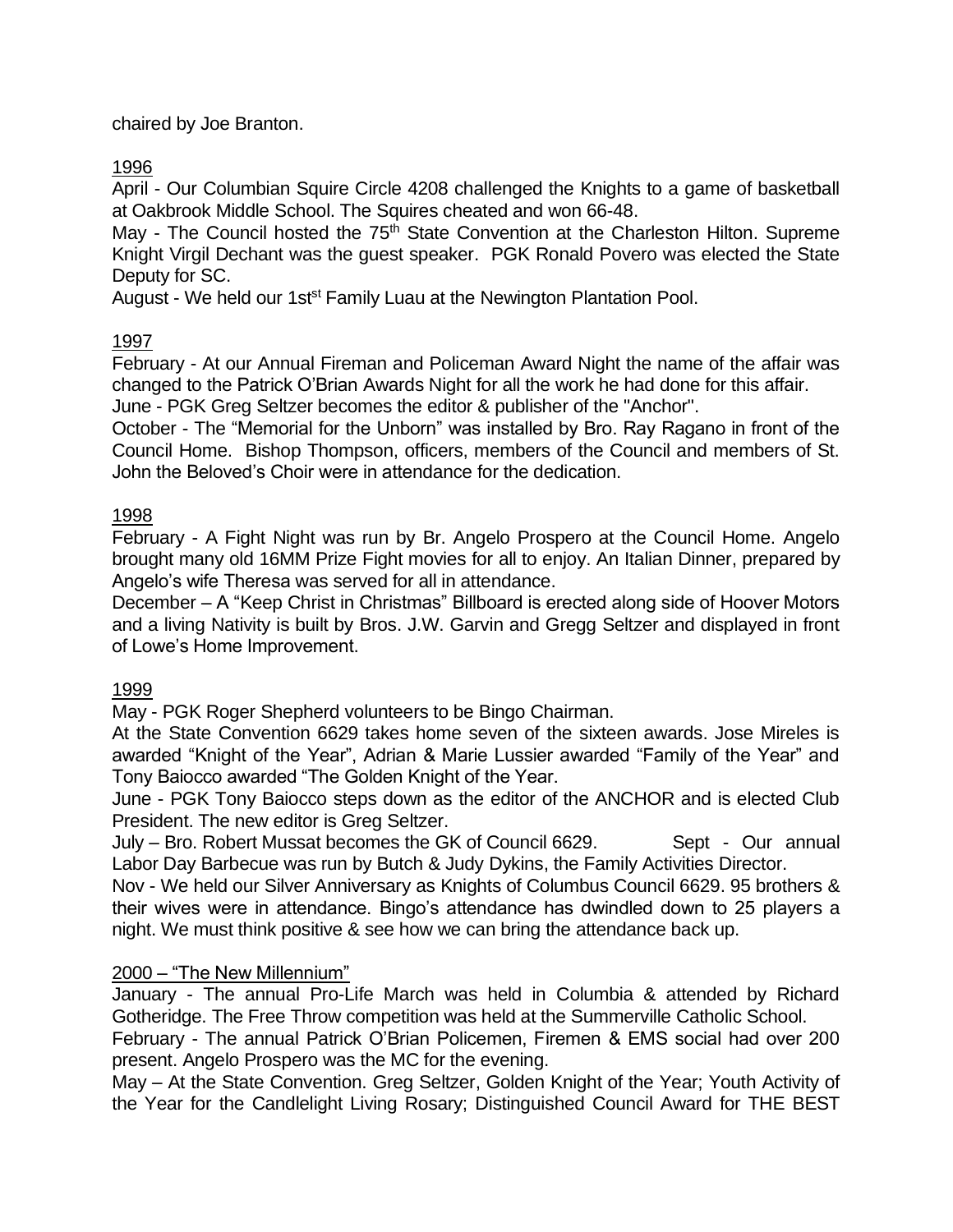Council of Division III. At the Awards Night held at the council home, Joe Clarke received the Knight of the Year; John Cato the Catholicity Award; Dick Gotheridge the Charity Award; The Hanrahan Family the Family Award.

June – Bro. Jim Hanrahan elected GK, and Ron Povero is the new Club President.

# 2001

May - The Council comes home from the State Convention with the Council Activity Award & the award for the State Charity. Paul Urko is named the Golden Knight of the Year. Steve Kramp is the Knight of the Year.

June - GK James Hanrahan is elected GK for a second term.

Bro. Jose Mireles is selected as the recipient of the Club's Greg Seltzer Service Award for the 2000-2001 fraternal year.

July - Steve Kramp and family are selected as one of the 100 Supreme Families of the Month for July. Msgr. Christopher Lathem becomes the council's Chaplain.

September – September 11th will never be forgotten. Numerous K of C members perished in the attacks in NY, PA & Washington, DC. Our prayers are still for them, their families & all rescue workers.

## 2001

December - The tree lighting on the 4<sup>th</sup>, our Anniversary/Christmas Dinner Dance, Christmas Parade with our live Nativity Scene on the float, the Coastal Center Party & a Live Nativity Scene on Bro. Joe & Lynn Branton's property.

### 2002

Jan 19<sup>, 2002,</sup> we held the Annual Free Throw Contest. 40 boys & girls competed. Alex Fernandez & Lauren Hughs won in their respective groups.

Jun 11<sup>th</sup> the elections of council officers were held. Bro. Joe Branton was unanimously elected GK along with Bro. Steve Kramp for DGK.

Knight of the Month for Oct. is Bro. Sam Cox who celebrated his 91<sup>st</sup> birthday. Family of the Month is PGK David & Betty Unwin.

Oct 11<sup>th</sup> the Operation Hope Kickoff begins as we take to the stores in "The Tootsie Roll Drive".

Oct. 22<sup>nd</sup> the "Chili Cook-off" is held at out Social.

Nov 26<sup>th</sup> the council celebrated its 26th<sup>th</sup> Anniversary with a dinner/dance held at the Council Home.

Dec 8<sup>th,</sup> we participated in the Summerville Christmas Parade advertising "Keep Christ in Christmas".

### 2003

April – At our social night we presented a check for \$6000.00 to Cathy Douglas of the American Heart Association. They were the proceeds from the Golf Tournament of May 2002.

May – PGK Ronnie Povero is the Golden Knight of the Year.

June – Bro. Stephen Kramp is elected as our GK for the year 2003-2004. The Knight of the Year for Council 6629 is Bro. Adrien Lussier. The Family of the Year is Jim & Caroline Hanrahan.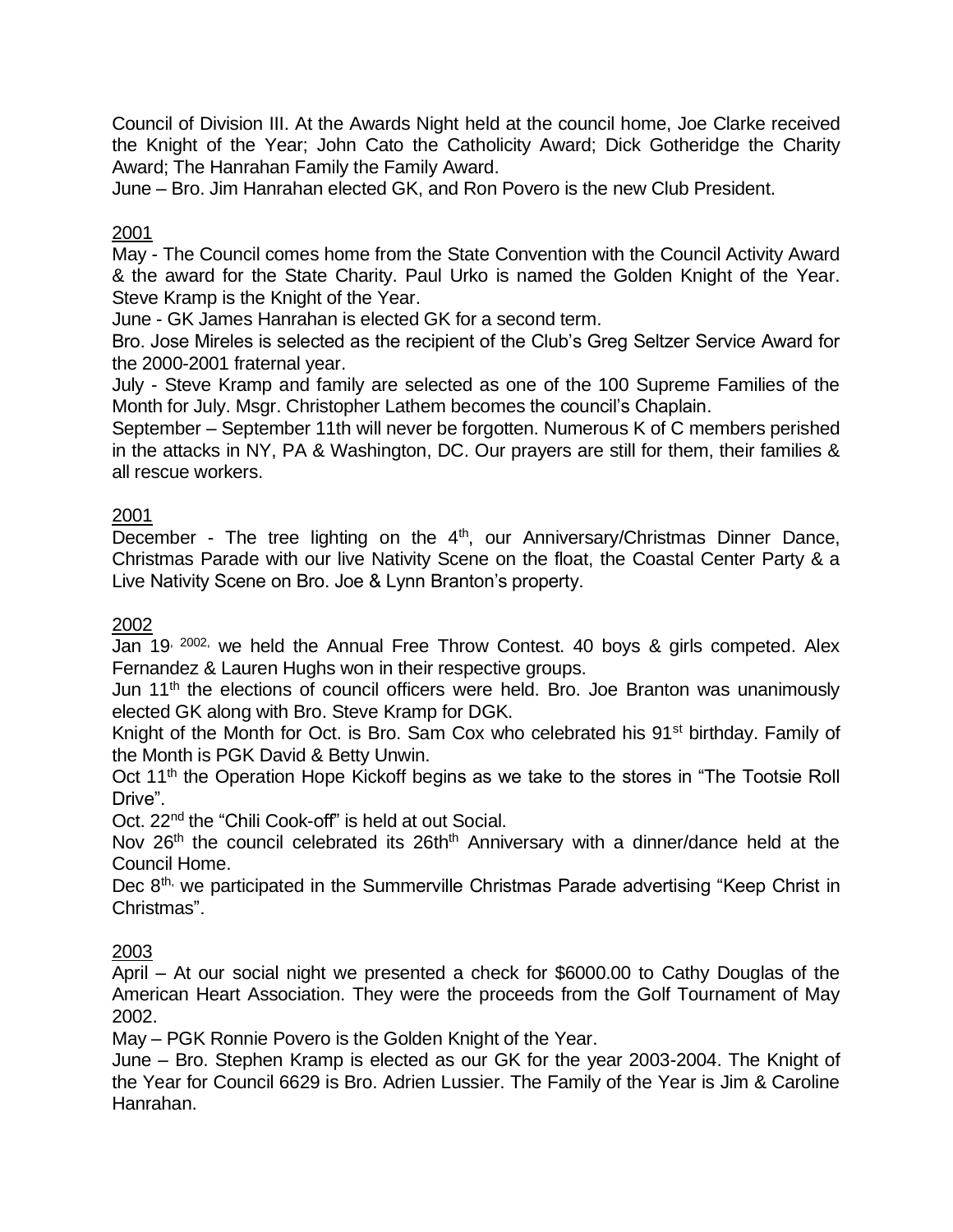December – We held our Coastal Center Party with 107 residents attending. We also held our Anniversary Dinner Dance. The Living Nativity was in front of PGK Joe & Lynn Branton's house. The Council received a trophy for the best non-commercial float in the Summerville Christmas Parade.

# 2004

January – We cooked a spaghetti dinner for the Summerville Catholic School for Catholic School Month.

February – The Annual Patrick O'Brian Social for the policeman, fireman, EMS & dispatch units. 114 guests attended.

June – Bro. Adrien Lussier became our new Grand Knight. PGK Ron Povero was Golden Knight of the Year; PGK Joe Branton was Knight of the Year & Bro. Fred & his wife Paula Seebode was the Family of the Year.

September – Our tenth Annual Labor Day "Pig Pickin" was held. Our cook was PGK Joe Branton.

November – The knights cooked spaghetti dinners for about 180 members of St. John's parish.

December – The  $30<sup>th</sup>$  Anniversary Dinner Dance was held at the Council Home. The music was provided by PGK "Tony – the Hat" Baiocco. The Coastal Center Christmas Party was held. The Living Nativity was again held on the grounds of the Branton house.

## 2005

January – Bro. George Crawford retired as our Insurance Agent. Our new agent is Brian Gabel.

February – Our Patrick J. O'Brian Social honoring our servants in the Summerville Community was held.

April – A Ladies Appreciation Night was held at the Sweetwater Grill. A pancake breakfast was served at St. John's after all the Masses.

June - PGK Joe Branton is the Knight of the Year for Council 6629. Bro. John Dupont is elected Grand Knight.

August – PGK Stephen Dunlap takes over the job of Insurance Agent.

December – We participated in the Summerville Christmas Parade. The Coastal Center Christmas Party was enjoyed by all.

# 2006

February – Again we filled the hall with policeman, firefighters, EMS, & dispatchers for the annual Awards Night. PGK Dick Gotheridge was the MC.

April – 5 local Catholic parish youth groups held their annual Bowling Lock in at the Chas AB. 79 attendees participated.

May – The 19<sup>th</sup> Annual Memorial Golf Tournament was held. 48 golfers played.

June – Bro. Tom Walstrom is elected GK.

September – Over 100 people attended PGK Joe Branton's Labor Day Pig Pickin.

November - \$7350.00 was raised this year for Operation Hope.

# 2007

January – PGK Jose Mireles is awarded the "Channel 5 Hall of Fame Award" by Bill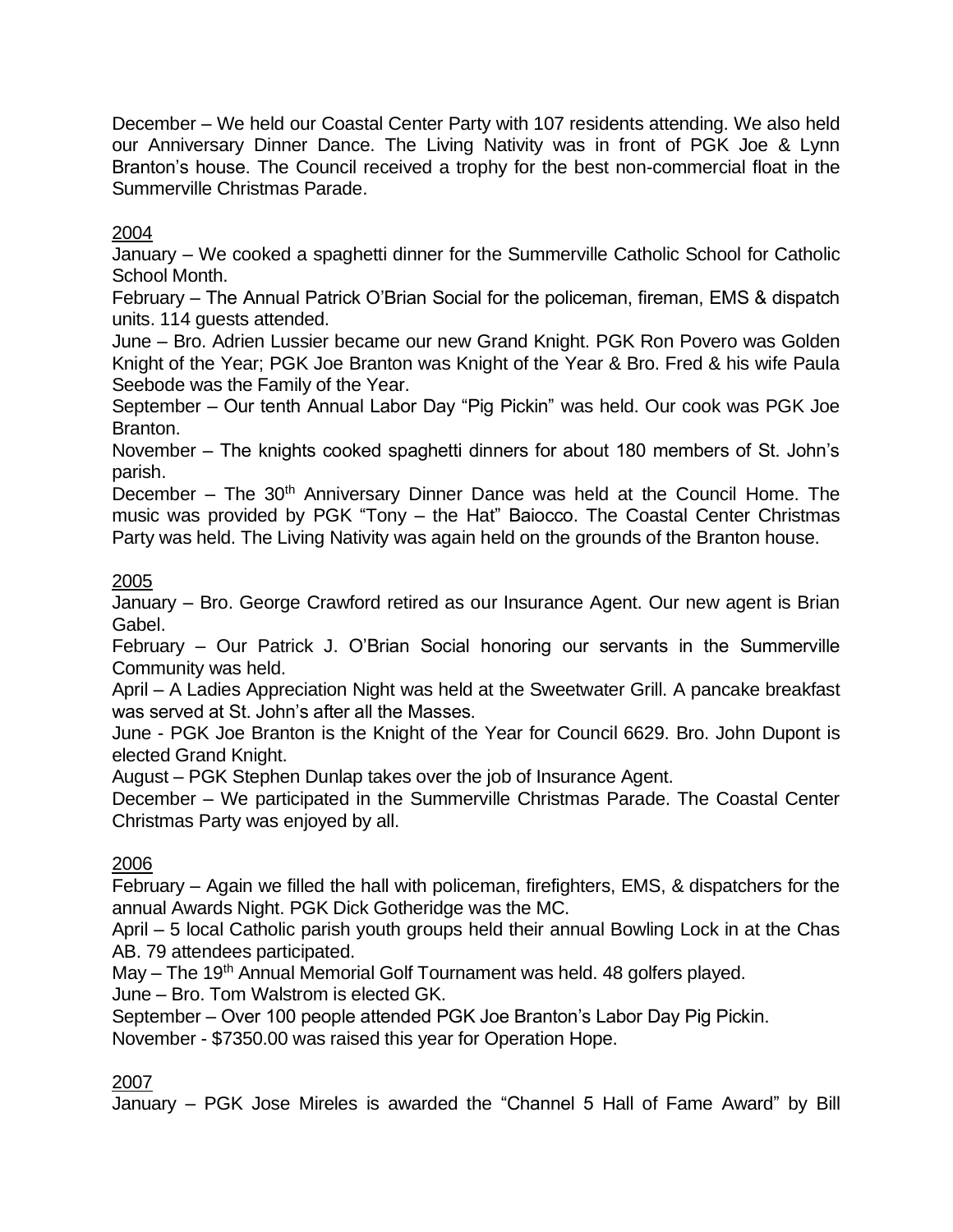Sharpe of Channel 5 News while his calling Bingo.

December – A check for over \$5000.00 is presented to the Dorchester County Disabilities Service from Operation Hope.

## 2008

February – Family Activities Chairperson Scott Bridgeman had a Cocktail Party/Surprise Birthday Party for PGK Tom Walstrom at the club in Ashboro East. The surprise party was for GK Tom Walstrom.

June - Bro. Fred Seebold & his wife Paula are the Family of the Year for Council 6629.

June – Bro. Scott Flick is the Knight of the Year.

August – Chairperson Bro. George Crawford presented Lyles Cooper of the American Heart Association with a check for \$1500.00 from the May Golf Tournament.

December - \$500.00 is donated to St. John the Beloved Church for Hymn Books. Ross & Mary Moody set up an Angel Tree for the 20 men at the Antonio Staples Home.

### 2009

February – 192 members, family, & honored guests attended the Patrick J. O'Brian Social. May – 58 golfers participated in the Ted Corcoran Golf Tournament.

June 16<sup>th</sup> PGK & Bro. David Vega died in James Island; Bro. Jerry Ellis & his wife Robin are the Family of the Year for Council 6629; PGK Gregg Seltzer is the Knight of the Year; Bro. Bernard Mineweaser is elected Grand Knight.

## 2010

January 8<sup>th</sup> Fr. Duane Riplog died.

February 23rd, we honored the police, fireman, dispatches, & EMS Personnel.

May 15<sup>th</sup> Bro. George Crawford held the 23<sup>rd</sup> Ted Corcoran Golf Tournament; on the 29th Charter GK Paul Canant died.

June 24th Brother Don Austin died; Fred Seebode was elected GK of Council 6629; Family of the Year was Bro. Paul & Noreen Urko; Golden Knight of the Year was Ted Musselman.

September 5<sup>th</sup> Joe Branton held his Annual Pig Pickin; 26<sup>th</sup> this hall was dedicated to Fr., CGK, & Brother Duane Riplog.

October 23rd, we cooked for the Summerville Catholic School's

November, Operation Hope brought in over \$5,000.00; we cooked at the St. John the Beloved parish picnic.

December 22, PGK David Unwin passed away.

## 2011

April 26, A joint potluck supper is held with Council 11910.

May, 6629's Scrap Book came in 1<sup>st</sup> place at the State Convention; Scott Flick is elected GK for 2011-2012.

August – Seminarian Roger Morgan attended the Business Meeting & spoke about his year in Texas.

The Council members cook for the Parish Picnic; Operation Hope collects \$5000.00.